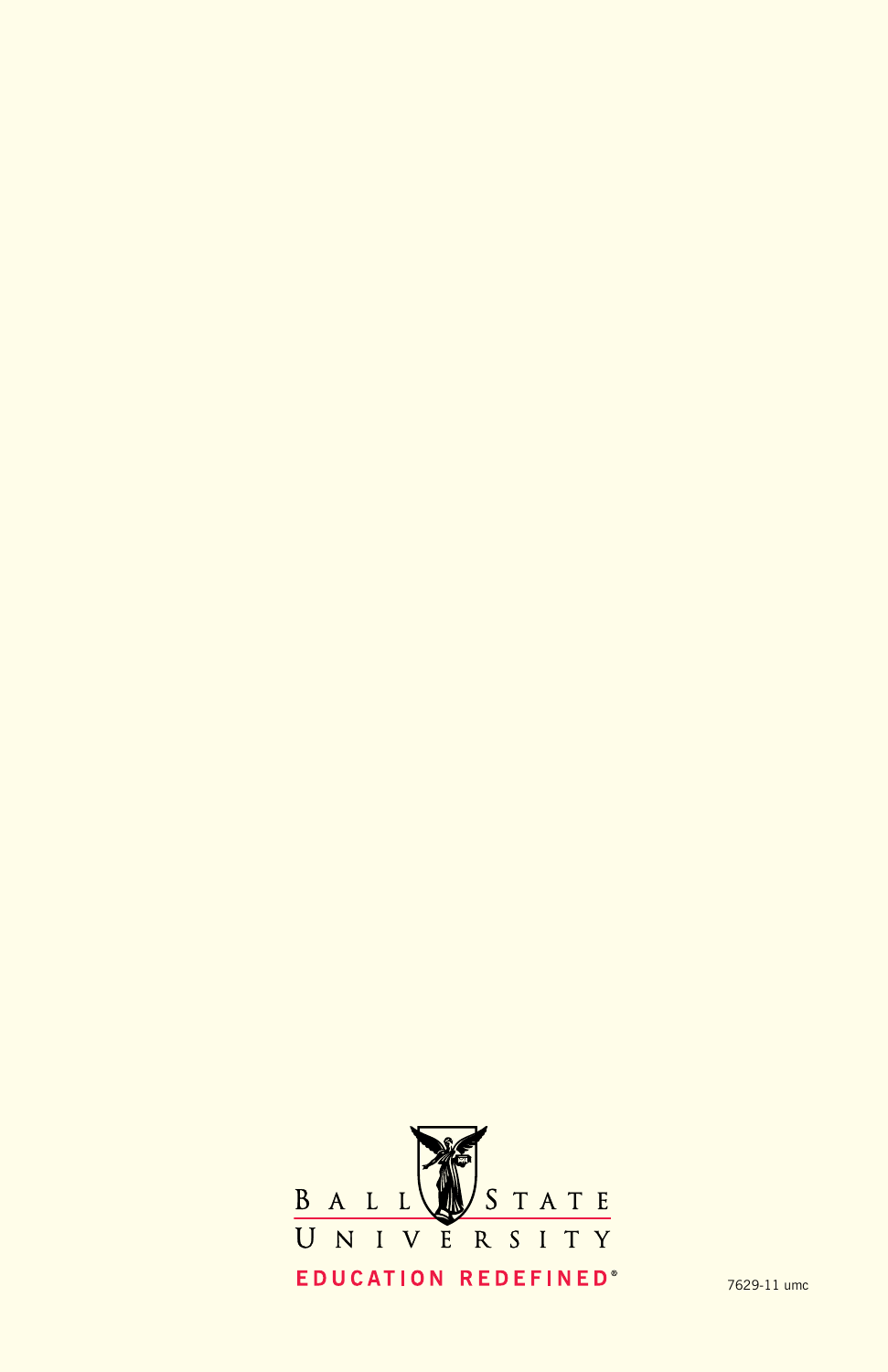### **BALL STATE UNIVERSITY EDUCATION REDEFINED**



# Greek Life **Strategic Plan Progress** Report 2007-2011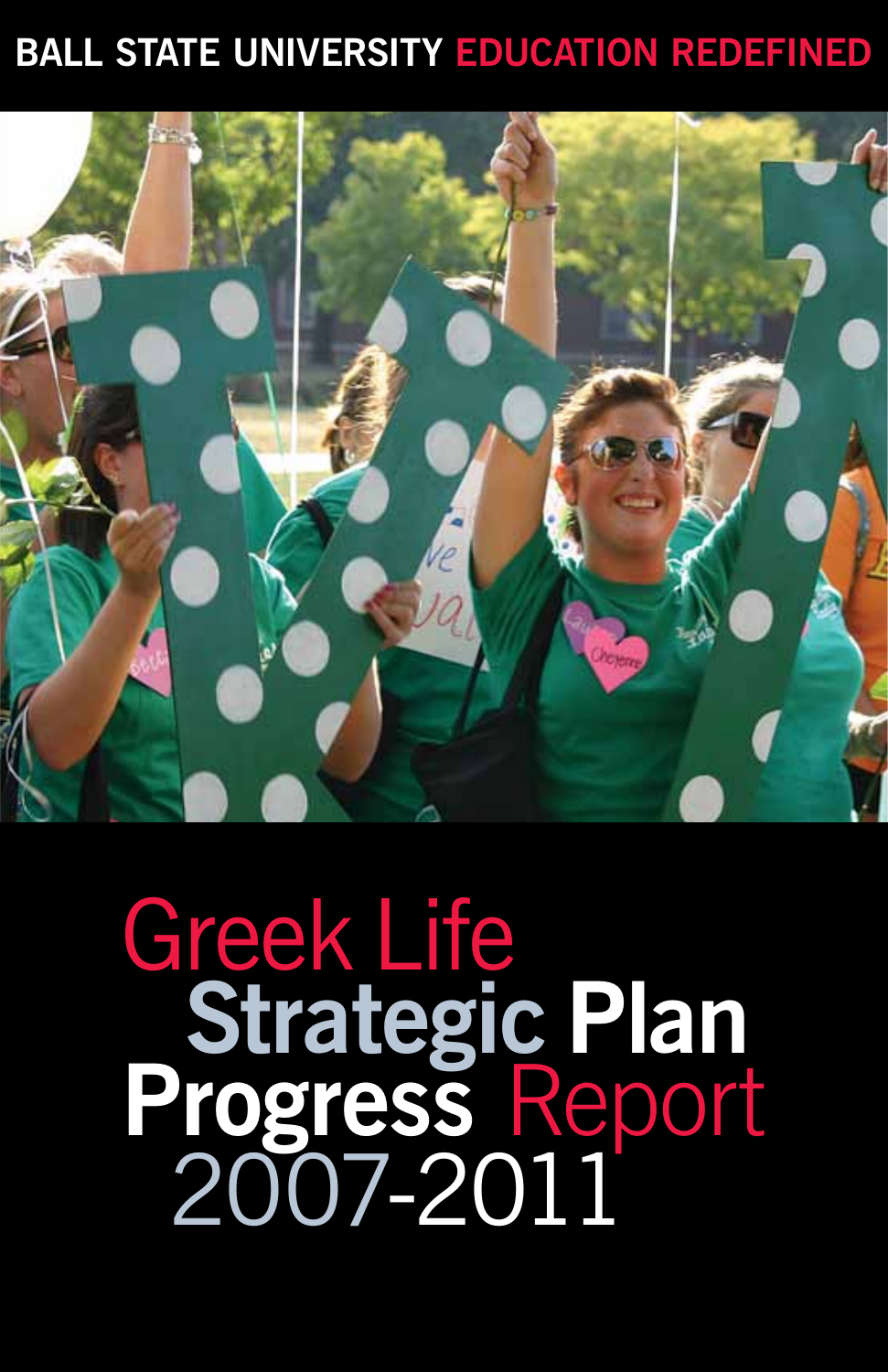### **Vision Statement**

The **Ball State University Greek** community will provide all members with an unmatched experiential learning and social experience designed to foster lifelong personal development opportunities and a meaningful connection to the institution.

## **Mission Statement**

The **Ball State Greek** community develops men and women academically, personally, and professionally by:

- Fostering an environment that expects, encourages, and rewards academic success
- Engaging alumni to provide members with mentor relationships, professional networks, and volunteer resources
- Creating intentional membership, personal, and organizational development opportunities in a safe and social environment
- Developing lifelong relationships with each other, fraternal organizations, and Ball State University

## **Core Values**

- Personal growth
- Relationships
- Individuality
- Dedication
- Ethical behavior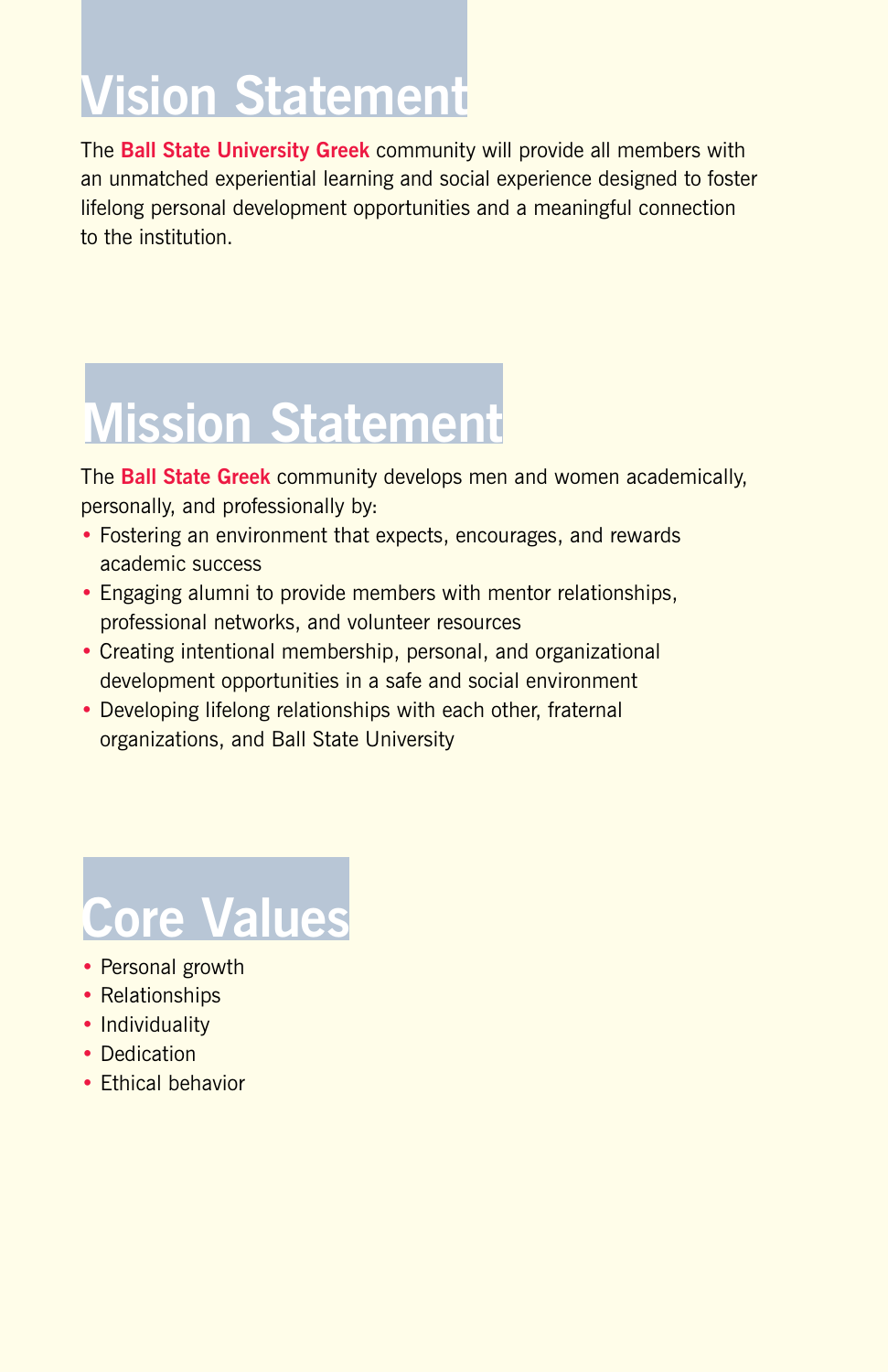### **Letter from the Assistant Director**

The fourth year of the five-year Greek Strategic Plan concluded in 2010-11, and with so much community growth to highlight, we decided to provide a comprehensive report. When implemented in 2007, the strategic plan listed 67 action items the Greek community had identified as goals. Thus far, 43 of them have been completed, and an additional 17 action items are in progress. The Greek Strategic Plan has been the guiding force behind most of the improvements within the community during the past four years, and the growth we have seen is a testament to the hard work of committed student leaders, alumni, and staff members.

Looking back on the process, I cannot help but point out a few of the hallmarks of Greek life at Ball State. Since 2007, the number of total fraternity and sorority members has increased 23 percent, the Greek grade point average has consistently met or exceeded the university average, and freshman retention averages have continued to increase and exceed the university average. In addition, philanthropic donations have grown, and contributions through community service have more than doubled. Overall, nearly 85 percent of Ball State Greeks report being "very satisfied" or "satisfied" with their Greek experience.

As we wrap up the Greek Strategic Plan, I am encouraged by our many accomplishments, and I am excited to be a part of continued community growth and development. The current plan has provided a foundation upon which we can build, and our lasting commitment to our vision and mission will ensure success for future generations.

On behalf of the Office of Student Life and student leaders, thank you for your continued support of the Ball State Greek community. If you are interested in learning more about the chapters and our progress, please e-mail me at **bjcutler@bsu.edu** or call 765-285-2621.

Sincerely,

Brandon J. Cutler Assistant Director of Student Life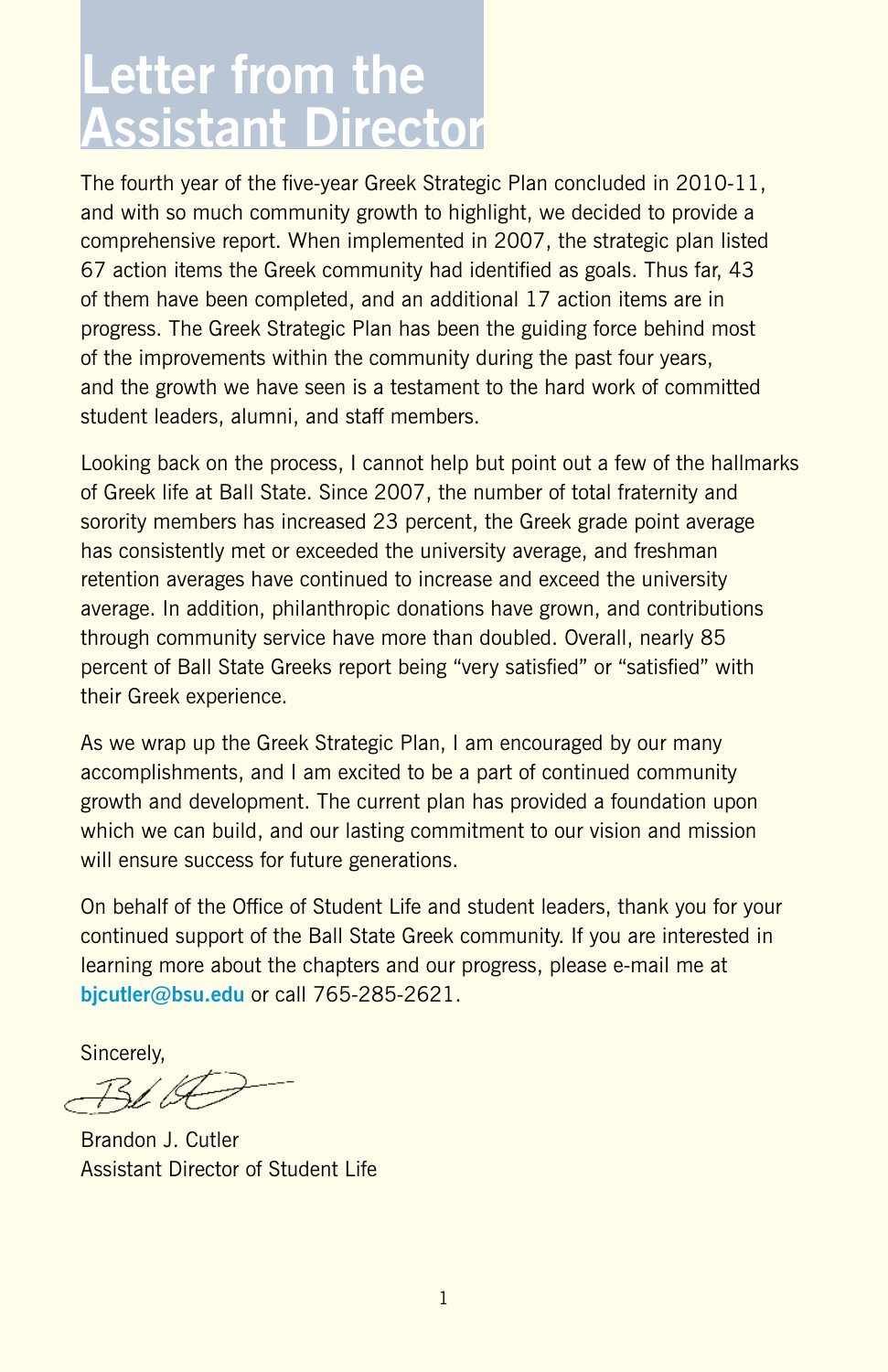### **VISION**+**GROWTH**

#### **Thriving Chapters Build Greek Presence**

The Ball State Greek community has continued to demonstrate significant growth in total membership and chapters throughout the 2007-12 Greek Strategic Plan. From fall 2007 to fall 2010, the community grew 23 percent to 1,478 members, compared with 1,197 members recorded during the initial stages of the plan. Improved marketing efforts, a recruitment education program, and chapter expansion contributed to overall membership development. Specifically, the Interfraternity Council (IFC) membership increased 30 percent, Panhellenic Council (PHC) membership increased 13 percent, and the National Pan-Hellenic Council (NPHC) and National Association of Latino Fraternal Organizations (NALFO) memberships increased 150 percent.



- The average Panhellenic chapter size increased from 65 members in fall 2007 to 75 in 2009, 83 in fall 2010, and 88 in fall 2011.
- The average chapter size for IFC fraternities increased from 40 members in fall 2007 to 55 members in fall 2010.
- The quota for sorority recruitment increased from 17 new members in fall 2007 to 30 new members in fall 2011.
- The average chapter size for NPHC/NALFO chapters increased from four members in fall 2007 to nine members in spring 2011.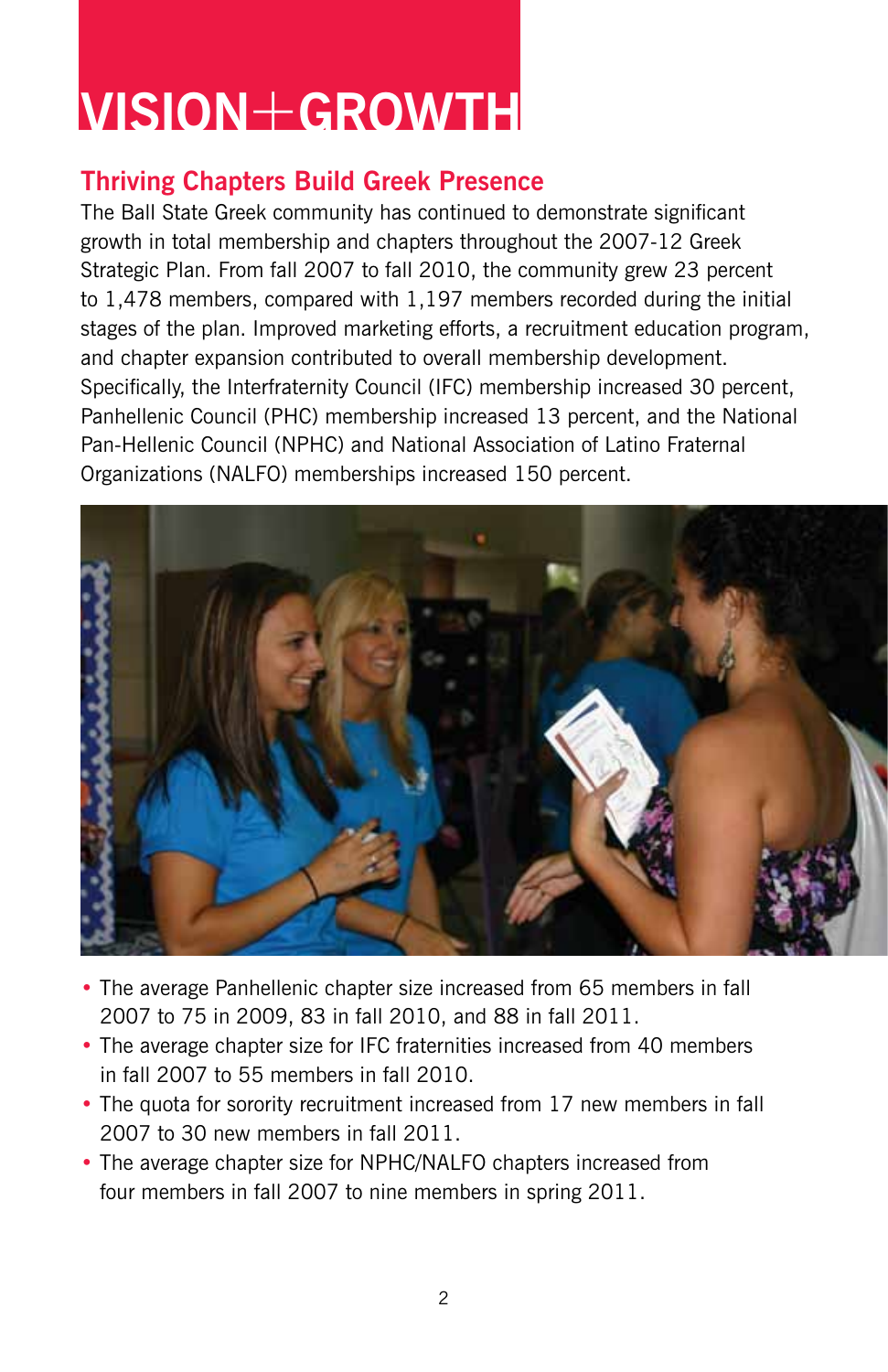#### **Community Enhances Freshman Retention**

Freshman retention among fraternity and sorority members has increased from nearly 83 percent in fall 2007 to 91 percent in fall 2010. Retention will continue to be a strategic priority for Ball State University and a competitive edge for the Greek community. The campus retention average for freshman was 79.6 percent in fall 2010, which is more than 11 percentage points below the Greek freshman retention percentage.

*Goal 6, Objective B: Each fraternity and sorority will develop a specific plan for recruitment and retention of members.* 



#### **Seven Organizations Join Ball State**

Since fall 2007, seven fraternities and sororities have joined the Ball State Greek community: Lambda Chi Alpha Fraternity, Alpha Tau Omega Fraternity, Phi Iota Alpha Fraternity, Zeta Phi Beta Sorority, Alpha Kappa Alpha Sorority, Phi Kappa Psi Fraternity, and Delta Sigma Theta Sorority. Zeta Beta Tau Fraternity will formally join the Greek community in the spring.

#### *Goal 6, Objective C:*

*The IFC fraternity expansion committee will be reconvened to examine the success of new chapters and reevaluate the timeline for future expansions/recolonizations.*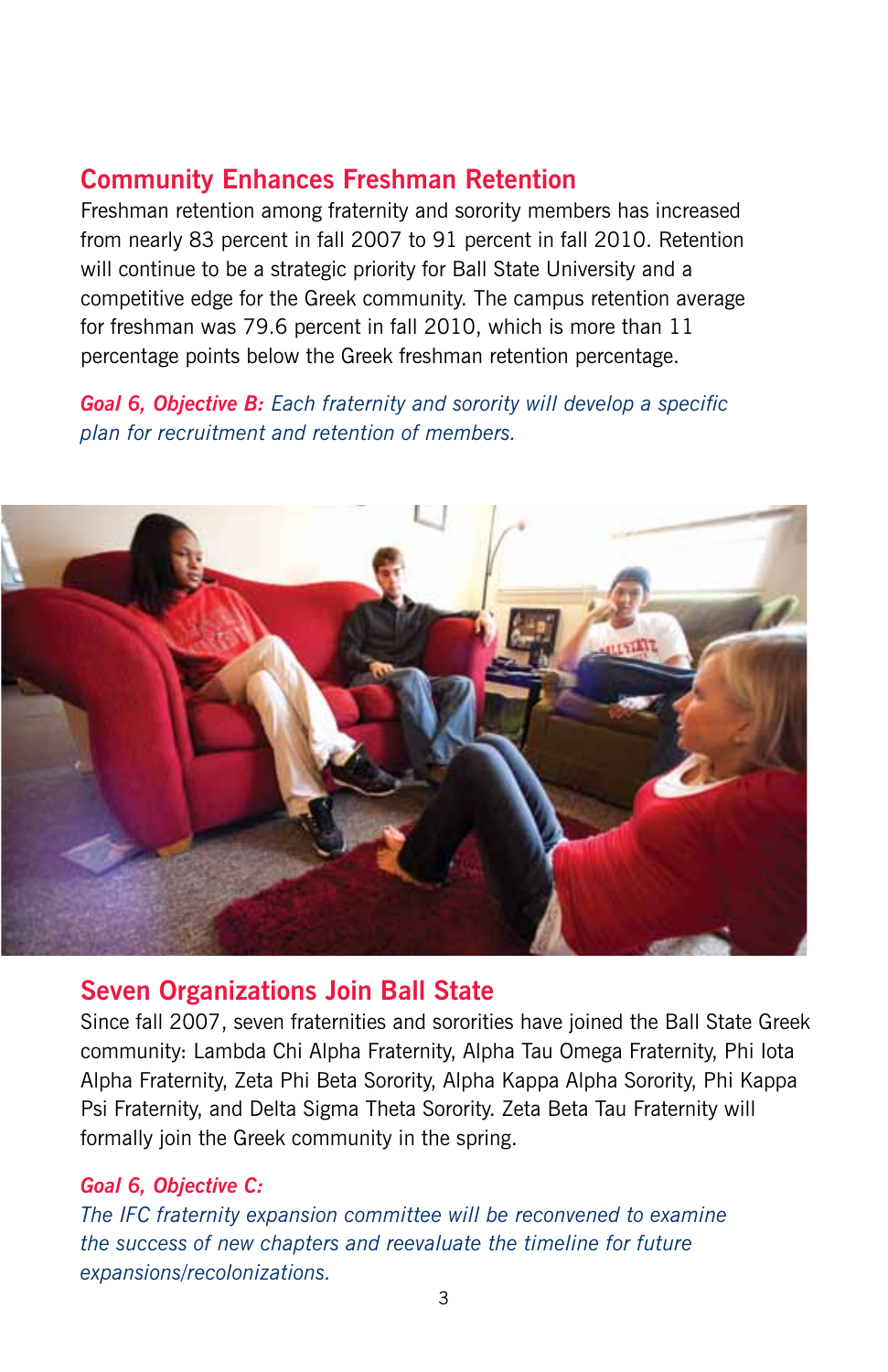### **COLLABORATION**+**RETURN**

#### **Recruitment Partnership Spurs Membership**

The Ball State Greek community partnered with nationally recognized recruitment education firm, Phired Up Productions, to educate Ball State fraternities and sororities about the value of dynamic recruitment efforts. Phired Up's first partnership with an entire Greek community proved successful as chapters developed comprehensive recruitment plans that will continue to increase awareness and membership.

Phired Up professionals met with PHC sororities during fall 2009 and spring 2011. Chapters participated in interactive workshops to guide them through applying effective recruitment concepts to formal membership recruitment. IFC fraternities participated in Phired Up's Dynamic Recruitment, M.D. program, which provides chapters with ongoing, specialized recruitment coaching via conference calls and web-based technologies such as Skype. The training aided the transition from IFC Rush Week to a dynamic, 365-day recruitment model.

#### **New Brand Highlights Innovative Marketing Initiatives**

The Greek councils partnered with Innova Ideas and Services to create a brand that represents the community's vibrant and positive campus presence. Market research revealed that the Greek community would benefit from a brand and marketing plan to differentiate itself from other involvement opportunities on campus, better communicate successes and membership expectations, and establish a stronger presence on campus. The Innova staff also met with students,

advisors, and university staff members to gain insight into Ball State's Greek community. In 2009, Greek Life introduced the brand into its marketing and publication materials.

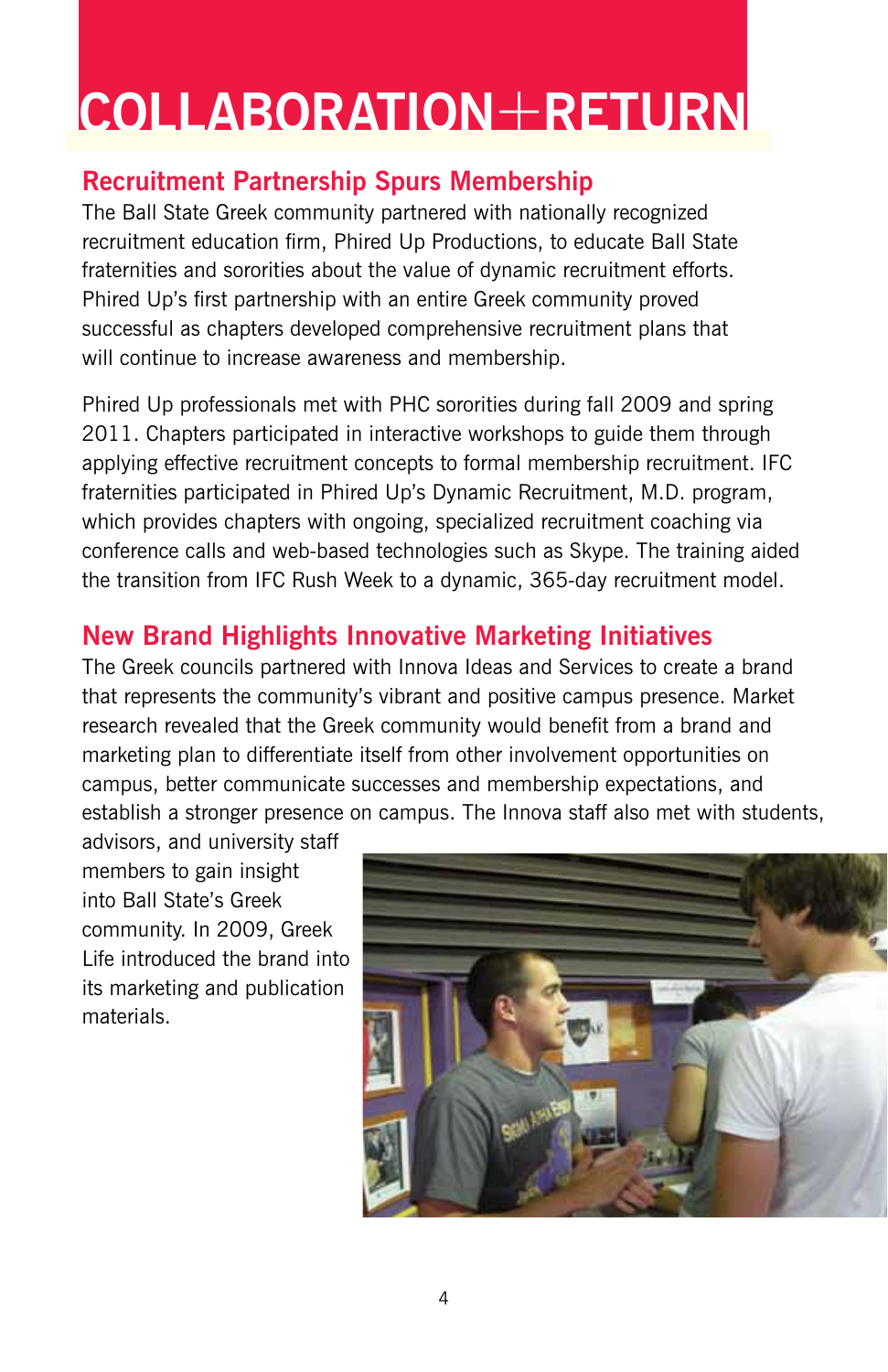*Goal 6, Objective A: An internal and external recruitment marketing plan will be developed to target existing students, potential students, and parents of potential students. This plan will be evaluated and updated annually.*

*Goal 6, Objective A: Market research will be conducted about why students are not joining fraternities and sororities and to evaluate the current recruitment efforts. This information will be used to implement values-based marketing efforts targeting specific student populations.*

#### **NPHC Strengthens Values Through Intake Equation**

The Office of Student Life sponsored the award-winning Intake Equation program during the 2008-09 academic year in Intake Equation to assist NPHC chapters with enhancing the effectiveness of the membership intake process and marketing the cultural Greek experience at Ball State.

The Intake Equation program challenged members to examine how they are living their organization's values. This program resulted in the formation of an NPHC task force charged with strengthening the cultural Greek organizations at Ball State.

*Goal 6, Objective B: A comprehensive recruitment strategy, including conversation skills and intentional recruitment of members, will be developed and periodically updated to reflect changes in the campus climate.*

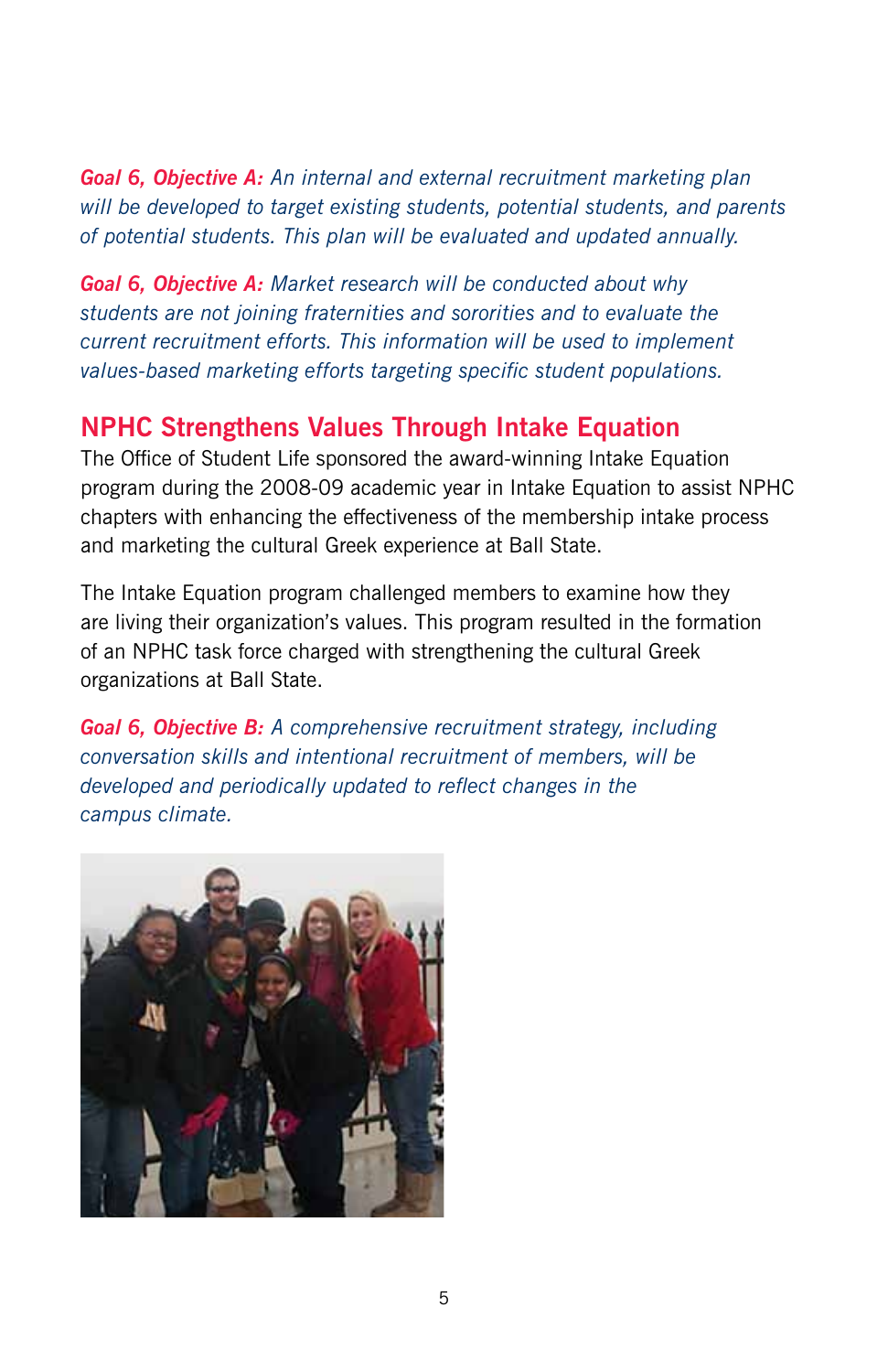### **EVALUATE**+**TRANSFORM**

#### **Accreditation, Awards Program Honor Achievements**

The 2010-11 academic year marked the second Ball State University Greek Life Accreditation and Awards Program. The accreditation process outlines basic chapter expectations, assists chapters in monitoring and improving overall achievement of the accreditation standards, and serves as the community awards program.

The program is divided into five areas of community values: personal growth, relationships, individuality, dedication, and ethical behavior. Chapters are assigned a Greek Life staff member, who serves as an accreditation liaison responsible for assisting chapters throughout the accreditation process.

Each chapter is evaluated based on its performance in each area and awarded an accreditation score of one to five stars, with five stars being the highest possible score. Chapters that receive three to five stars receive accreditation. Those awarded two or fewer stars are considered non-accredited chapters.

For the 2010-11 academic year, 20 chapters received accreditation—an increase from 17 the previous year. Of the accredited chapters, seven were deemed three-star chapters, six were named four-star chapters, and seven were rated five-star chapters.

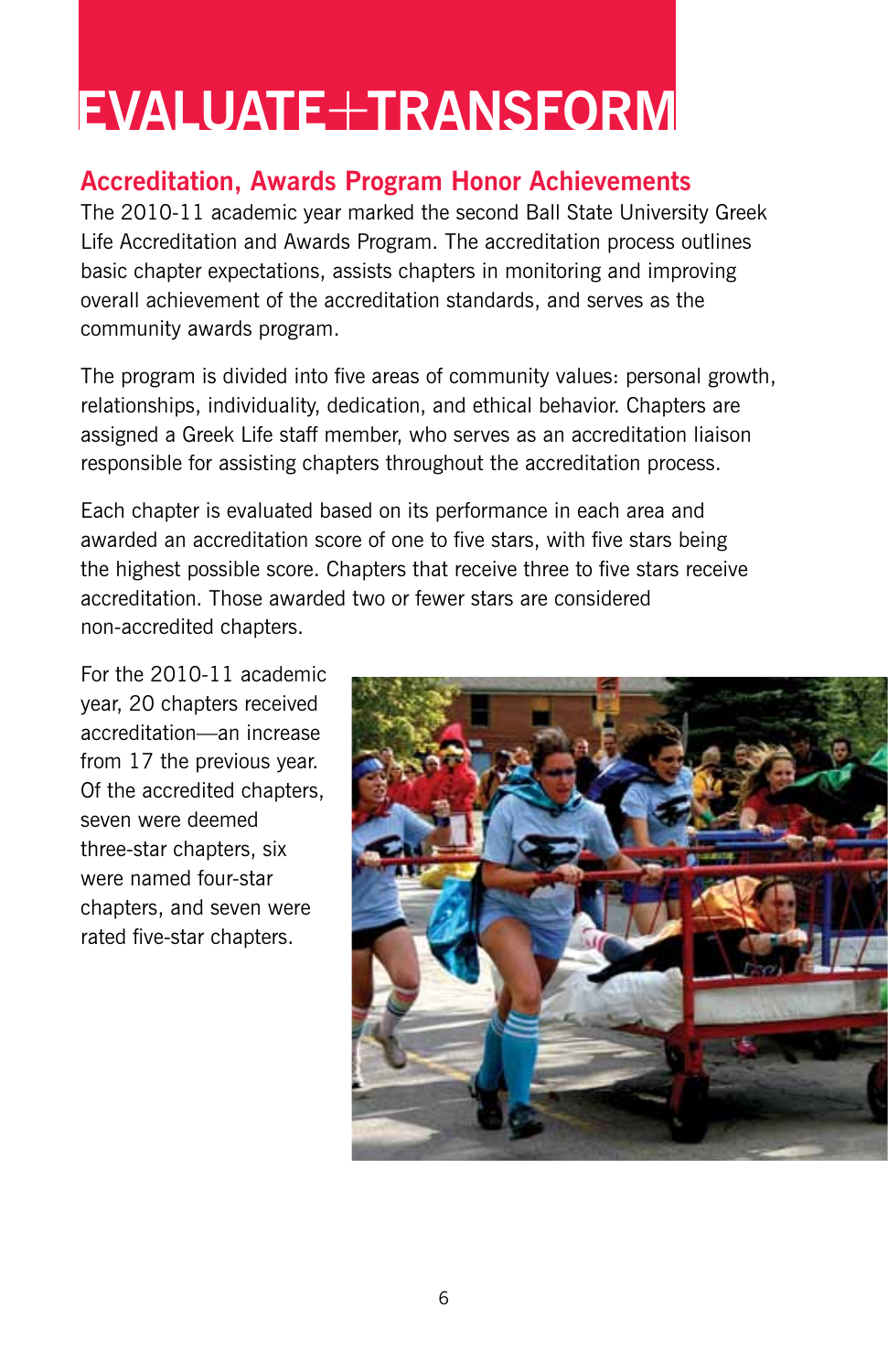The Greek Awards program recognized Chi Omega, Phi Gamma Delta, and Gamma Phi Omega with the Top Chapter award within their respective governing councils. Individual members of the Greek community were recognized with various awards, including Outstanding Neophyte/New Member, Outstanding Executive Council Member, Outstanding Chapter President, Greek Man/Woman of the Year, and Chapter Advisor of the Year. A full listing of award winners can be found on our website, **www.bsu.edu/CampusLife/GreekLife**.

*Goal 3, Objective A: An accreditation plan for fraternities and sororities will be developed and implemented that will replace the Greek Excellence Document to ensure a distinction between meeting organizational standards and being recognized for truly going above and beyond expectations.*

*Goal 3, Objective A: The awards program for fraternities and sororities will be reconstructed to highlight individual and chapter achievement.*

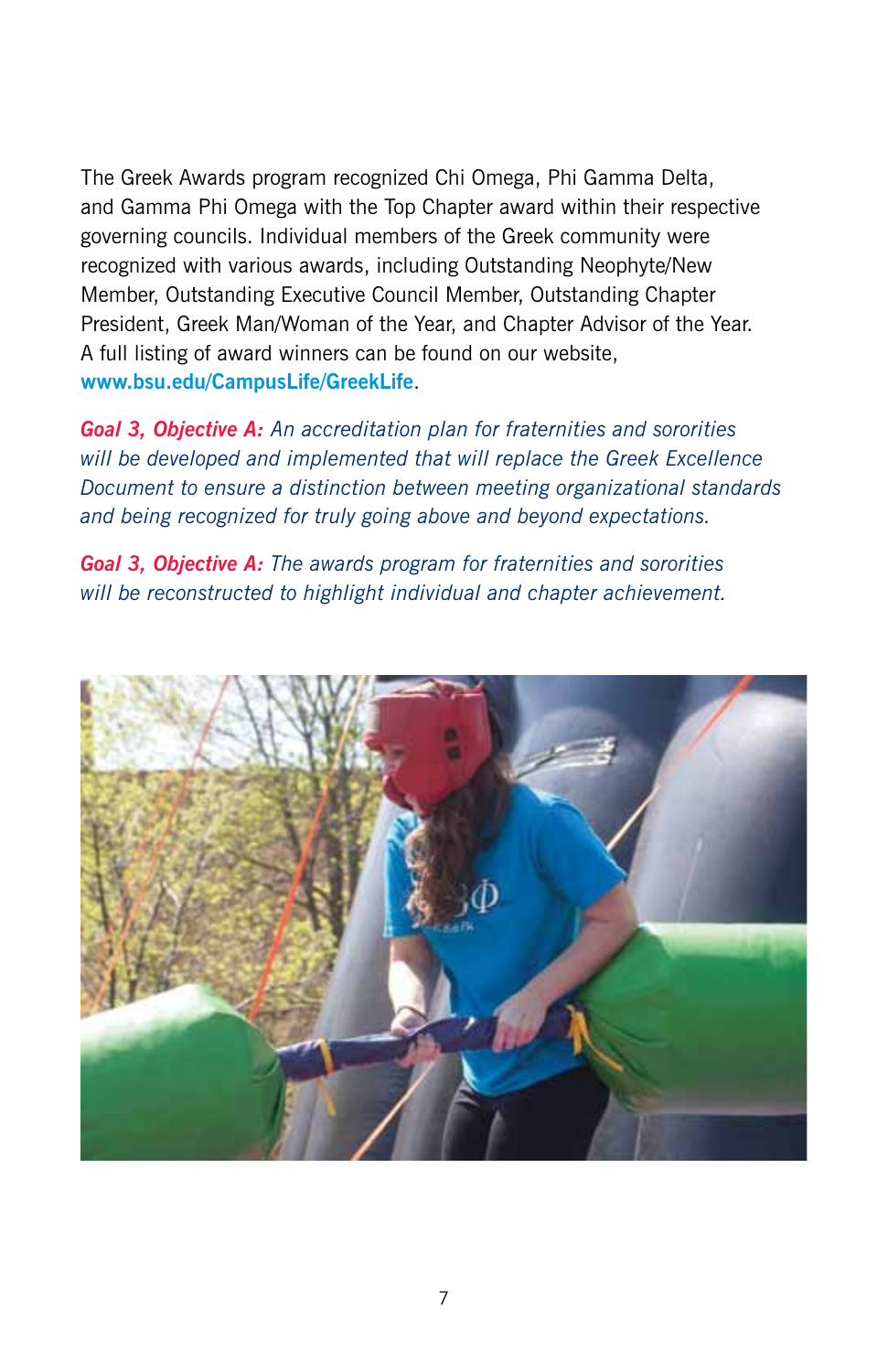### **LEARN**+**ACHIEVE**

#### **Building a Tradition of Academic Success**

Spring 2011 marked the 11th consecutive semester the Greek community has consistently met or exceeded the campus grade point average. In the spring, the Greek GPA was 2.999 compared with the campus GPA of 2.967.

Efforts to support continued academic success include developing chapter scholarship plans and requiring that midterm deficiency information be sent to chapter scholarship chairs. Each semester, scholarship chairs are encouraged to attend educational programs that focus on the development

of effective scholarship plans and identification of academic resources.

*Goal 1, Objective A: The Office of Student Life will partner with the governing councils (IFC, NPHC, PHC) to develop programs to support academic achievement.*





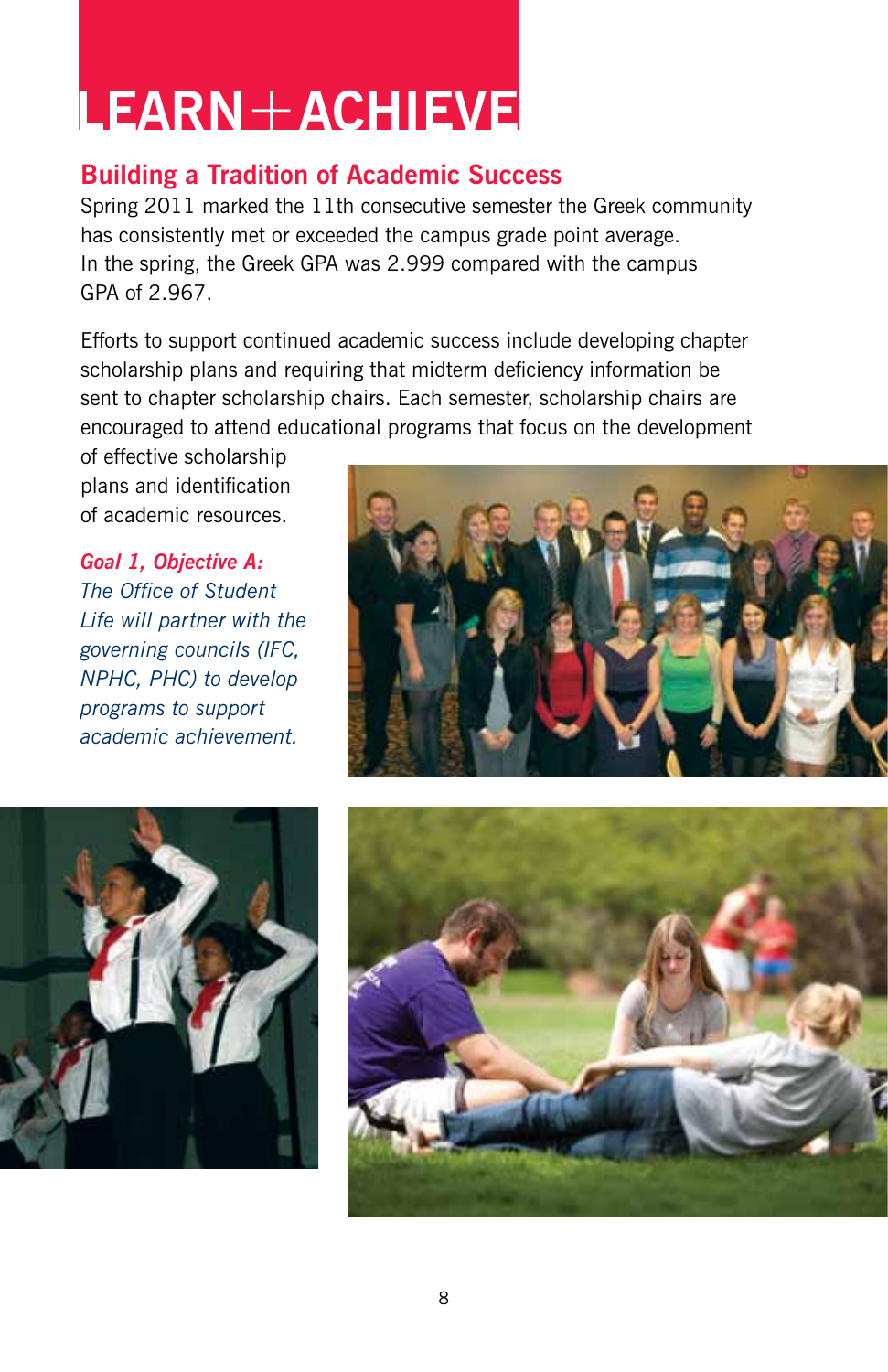### **SERVICE**+**IMPACT**

#### **Chapters Advance Commitment to Service**

Ball State fraternities and sororities have significantly increased the amount of service hours and dollars donated to local, national, and international organizations. At the end of the 2010-11 academic year, fraternities and sororities performed more than 17,000 hours of community service and donated \$73,240 to various philanthropies. Compare these figures to the 7,600 hours of community service and \$53,950 Ball State Greek organizations contributed in 2006.



*Since fall 2007, Ball State fraternities and sororities have contributed more than 53,000 hours of community service and \$279,000 to local and national philanthropies.*

#### **Members Forgo Sun and Sand to Give Back**

More than 35 fraternity and sorority members have participated in the Greek Alternative Spring Break program since its inception in 2008. Students who participate in the program engage in a five-day experience to assist communities and agencies in need. In the past, Greeks have worked with underprivileged children

in urban settings, introduced physically and mentally challenged children to therapeutic horseback riding, and cleaned national forestland after a natural disaster. Greek Life and Student Voluntary Services worked together to coordinate the Greek Alternative Spring Break program.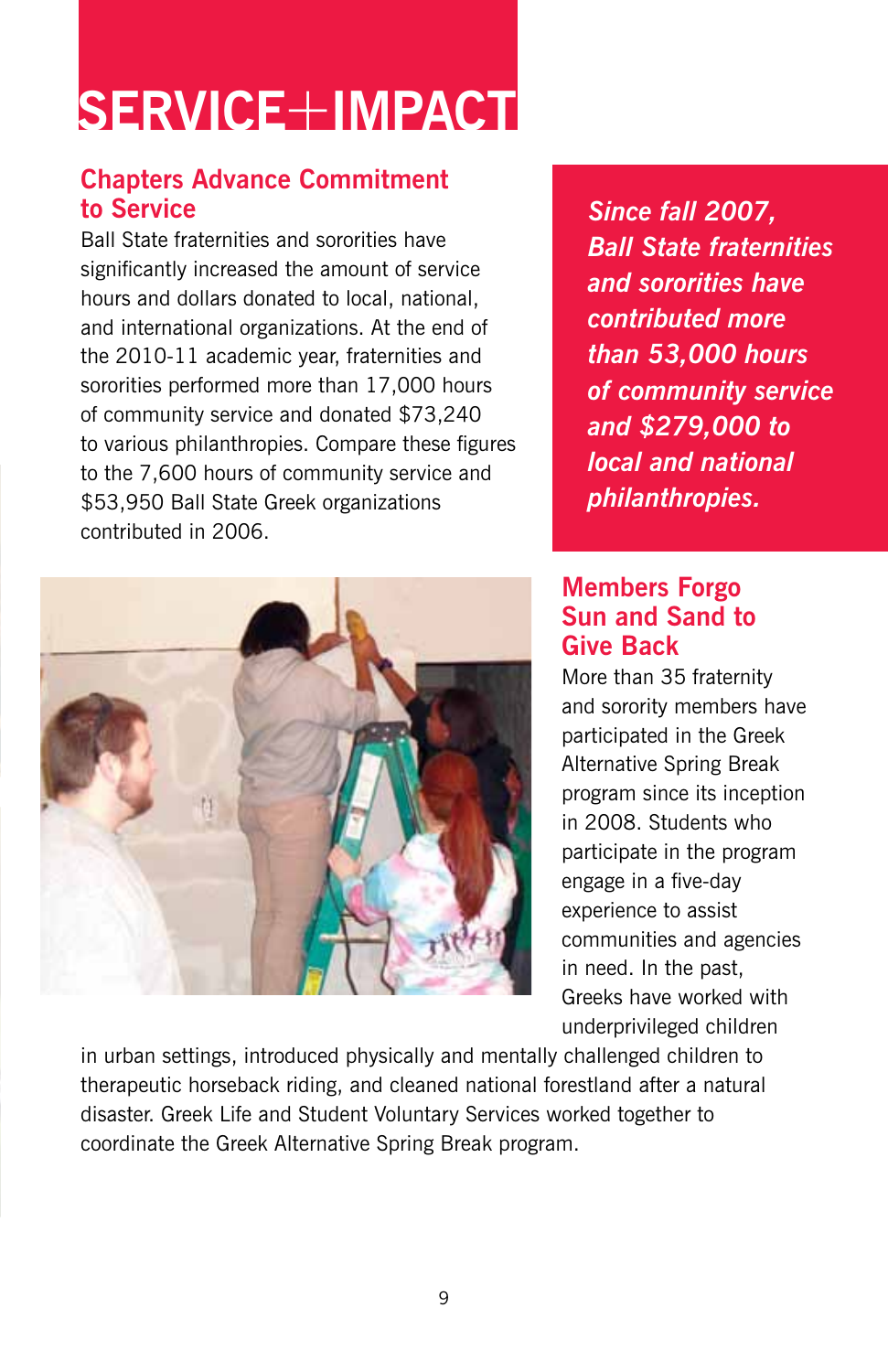### **LEADERSHIP**+**HONOR**

#### **Governing Councils Garner National Attention**

The Ball State Interfraternity and Panhellenic councils continue to receive awards for excellence in council operations and community programming during the Association of Fraternal Leadership and Values (AFLV) annual meeting.

AFLV establishes criteria for outstanding council performance in a variety of areas and recognizes such achievements throughout the nation. In 2010, the organization named Ball State's Panhellenic Council as a finalist for one of AFLV's most prestigious honors, the Sutherland Award for Overall Excellence. In 2011, the Interfraternity and Panhellenic councils received recognition in the areas

of council management, self-governance and judicial affairs, and membership recruitment.

*Goal 8, Objective B: Individual action plans will be created and implemented to fit the specific needs of each governing council.*

#### **Global Recognitions for Excellence**

Since 2007, the following fraternities and sororities at Ball State received national and international honors: Alpha



Omicron Pi, Alpha Phi Alpha Fraternity Inc., Chi Omega, Kappa Delta, Phi Beta Sigma Fraternity Inc., Phi Gamma Delta, Theta Chi, and Gamma Phi Omega. These honors demonstrate that our Greek organizations' positive impact reaches far beyond the borders of Ball State's campus.

*Goal 1, Objective B: The governing councils will enhance the recognition of outstanding chapters at the Grand Chapter awards program. This enhancement will include chapters that develop unique scholarship plans and achieve chapter scholarship goals*.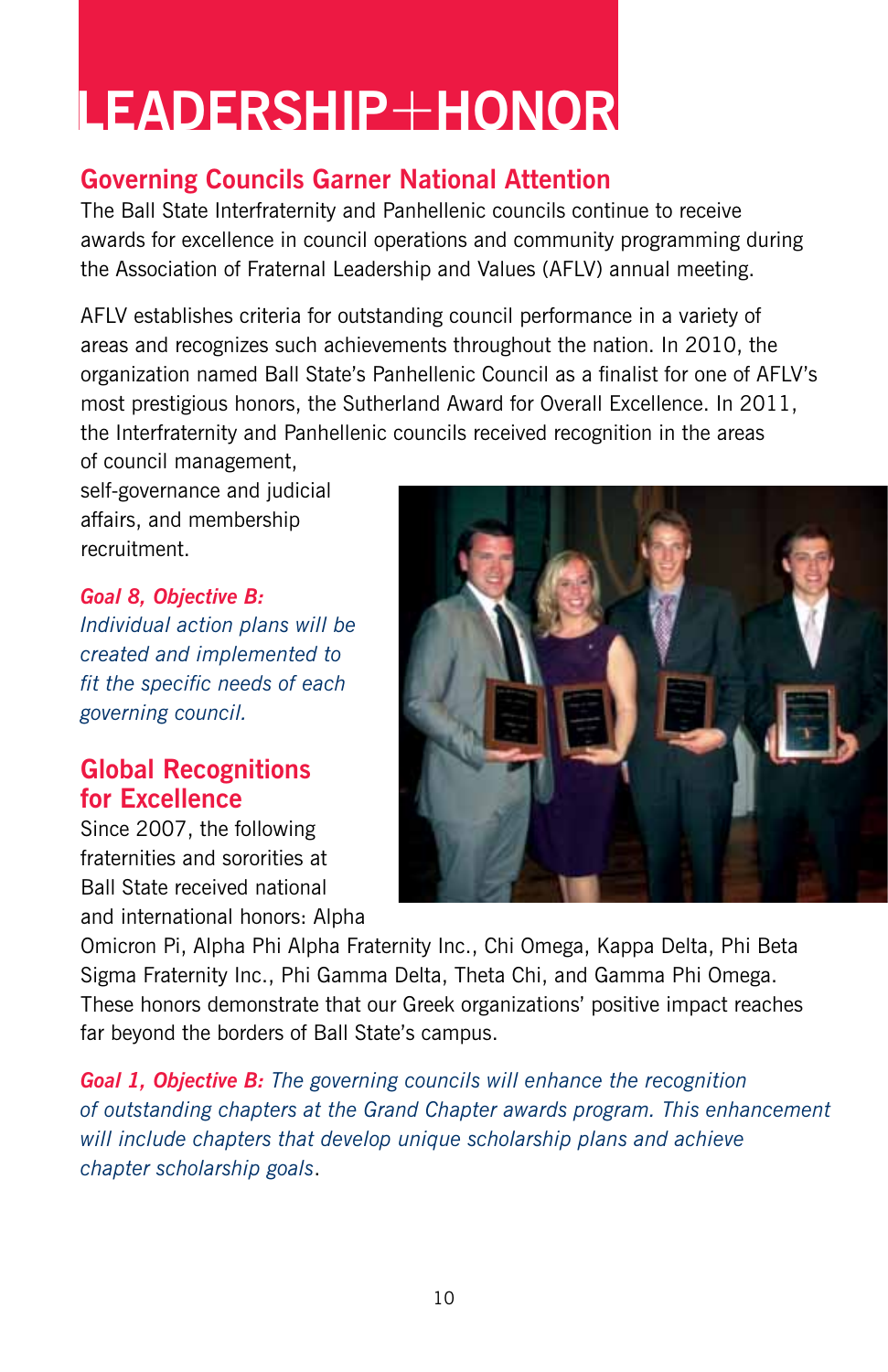### **INNOVATE**+**OPPORTUNITY**

#### **Greek Life Unveils Website**

In 2009, Greek Life launched a website that aligns with the look of university web pages and contains comprehensive information about every aspect of Greek life at Ball State.

*Goal 8, Objective A: The fraternity/sorority life website will be updated to provide relevant, timely information as well as to reflect the values of the individual organizations and the community as a whole.*

#### **Scholarships Highlight Community Values**

The Interfraternity and Panhellenic councils offer multiple scholarships

to incoming freshman members who demonstrate a commitment to excellence. In addition, IFC has partnered with chapters to promote chapter-specific scholarships. The scholarships are advertised during the summer, and applicants are invited to participate in interviews during the first few weeks of the fall semester. The process has been effective in identifying more than 200 high-performing students each year during critical recruitment periods.



*Goal 1, Objective A: The Office of Student Life will partner with the governing councils to develop programs to support academic achievement.*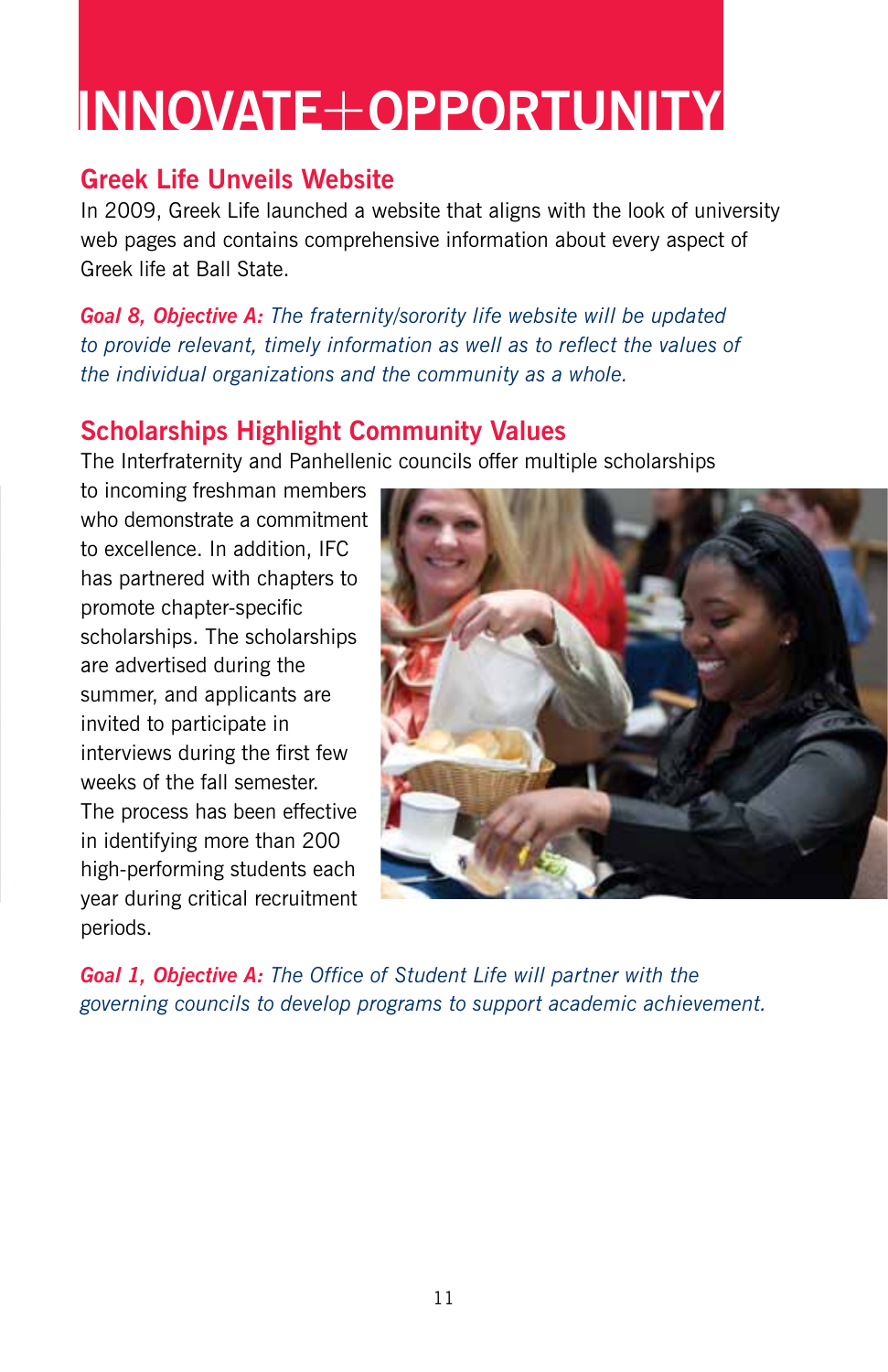#### **New Risk Management Philosophy**

During the 2008-09 academic year, a group of students, alumni, and university staff completed a two-year process that resulted in the development of a comprehensive risk management policy. The team reviewed policies at other schools and national organizations, consulted with fraternity risk management experts, and met with university legal counsel. Chapter officer training sessions, conducted at the beginning of each semester, were developed with the assistance of University Police, Health Educators, and the Office of Student Rights and Community Standards.

The guidelines are based on the Fraternal Information and Programming Group (FIPG) risk management policy, which serves as the standard for nearly all national fraternities and sororities. The policy outlines specific procedures to which all Greek social events must adhere. IFC and Panhellenic councils worked diligently with chapter presidents to implement the policy and educate members.



#### *Goal 7, Objective A:*

*All current risk and crisis management plans will be reviewed and updated if necessary.* 

#### **Greek 101 Gets a Makeover**

A committee of student leaders and Greek Life staff assessed the effectiveness of new member programs and curriculum. The task force changed the name of the Greek 101 program to the Greek Academy. The academy offers educational programs that focus on team building, time management, drug and alcohol education, and risk reduction and management. Additionally, the Greek Academy has expanded to include leadership development programs for chapter officers throughout the year.

*Goal 5, Objective A: A purposeful series of programs for each of the primary categories of membership will be developed, implemented, and periodically evaluated.*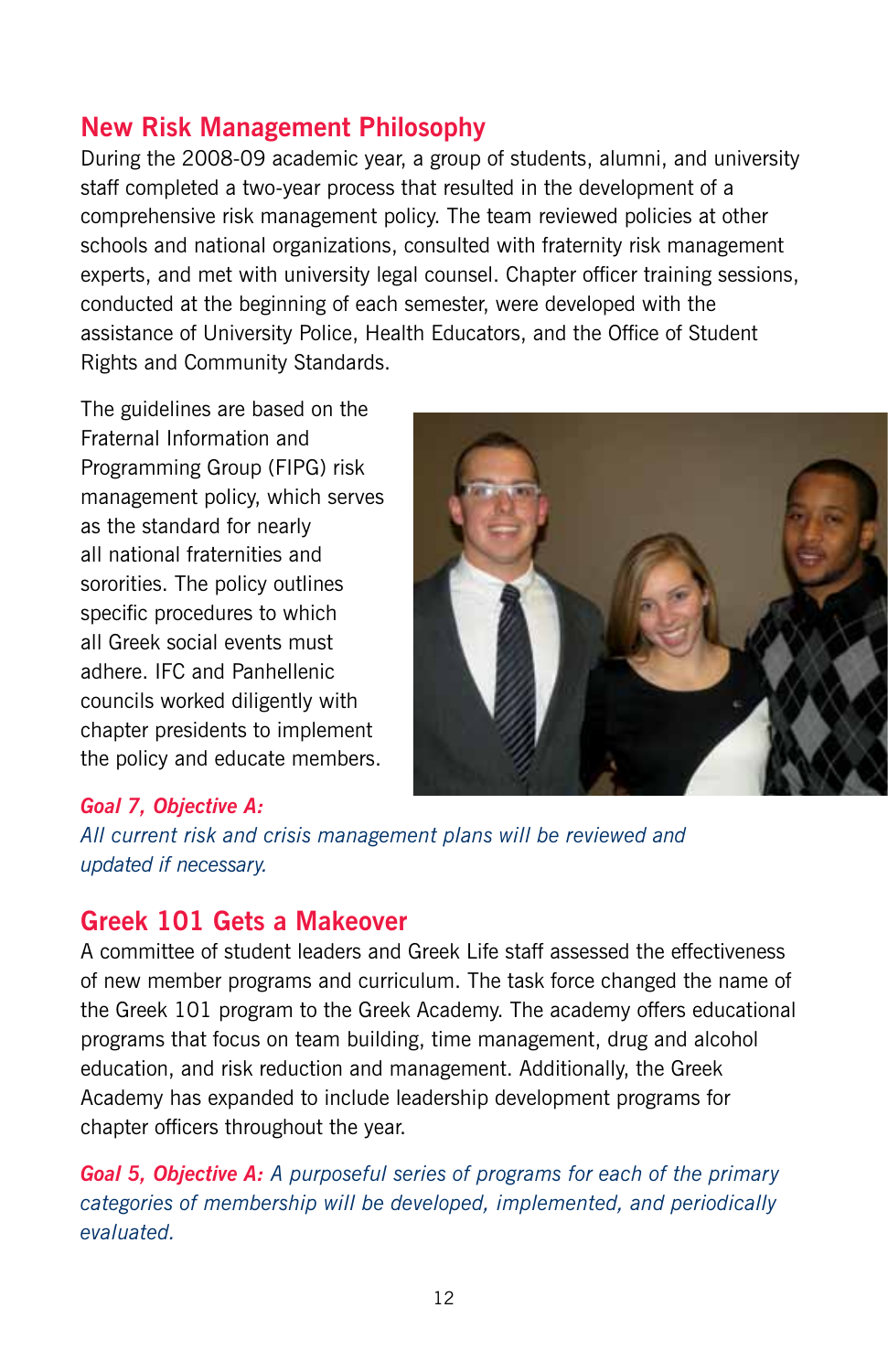#### **Village Project to Enhance Greek Experience**

The university has maintained its commitment to the Sorority Village Project, a housing partnership between the university and sororities. A financial model has been developed and presented to demonstrate the importance of this joint venture, with the university owning and developing the land and the sororities owning and operating the facilities. We feel strongly that this model reflects the need for both entities sharing responsibility for this project.

Information has been shared with local advisors and national sorority representatives to gather feedback to move the project forward. We have also



continued to conduct focus groups among students living in Ball State's four sorority houses. The results have been positive, with residents indicating that the shared living environment has strengthened their sorority experience. As is typical with NPC sororities, project decisions rely heavily on national sorority representatives.

A realistic timeline, as well as a plan for collective fundraising, is being developed, with expectations to unveil the plan during fall 2011. Although we know that any large-scale project brings many questions, the

excitement and vigor that this project will bring to the sorority community in the future is undeniable.

The project does not overlook the enhancement of housing options for fraternity members. Greek Life has been assisting chapters with the collection of chapter funds, providing resources to assist with facility management, and educating members and volunteers about best practices.

*Goal 4, Objective B: The Offices of Student Life and Housing and Residence Life will work with the sorority community to ensure that adequate space is provided for sorority chapters to meet their individual needs and provide opportunities for positive and productive interaction.*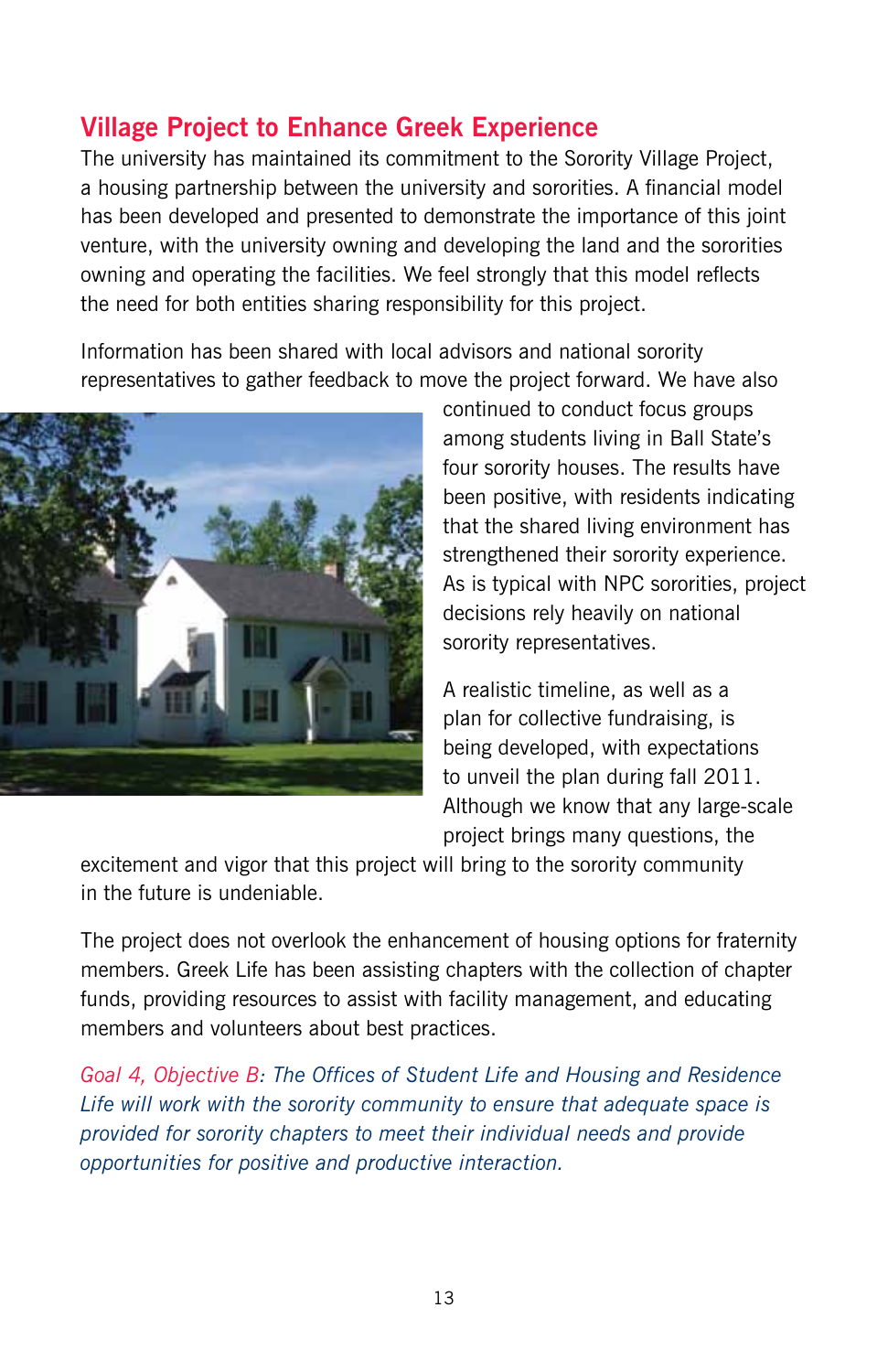### **ENGAGE**+**ALUMNI**

#### **Greek Community Program Fund to Support Education**

In 2010, alumni were challenged to make gifts to the Greek Community Program Fund, a foundation account that supports leadership and educational opportunities for members of the Greek community and alumni. Through the incentive program, Pi Beta Phi received a \$1,000 education grant for being the chapter with the highest percentage of alumni participation.

*Goal 2, Objective B: The Office of Student Life will partner with international and national headquarters to provide consistent communication with advisors and alumni.*

*Goal 2, Objective C: University administrators will create a variety of volunteer opportunities for alumni to interact with the current undergraduate members of the organizations. A social network will be created to provide opportunities for alumni to interact.* 

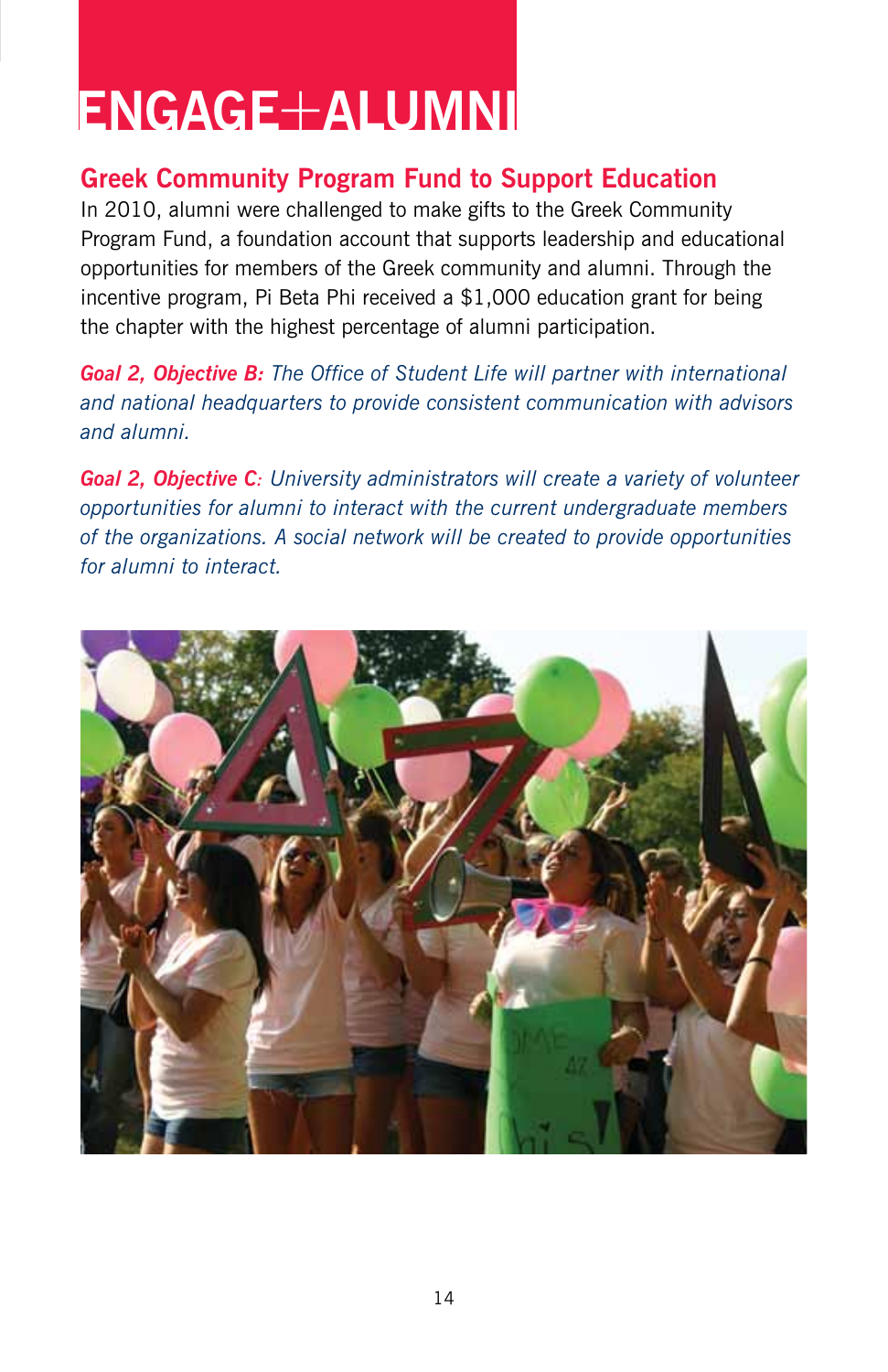The governing councils and Greek Life staff have developed opportunities to inform and engage Greek alumni during the past four years—from alumni/advisor meetings and newsletters to referral programs and fundraising initiatives.

#### **Alumni Newsletters**

The alumni newsletters are distributed twice each year to more than 5,000 Ball State Greek alumni. Each newsletter includes articles about campus and Greek community news, chapter updates, and strategic plan information.



#### **Connecting Generations**

Communicating with chapter advisors is critical. During the past four years, regular meetings have been held with Panhellenic recruitment advisors, NPHC chapter advisors and alumni assisting with the Greek Village project. Panhellenic recruitment advisors meet three times a year, and NPHC

chapter advisors meet annually. When feasible, meetings have been held in Indianapolis to make it easier for alumni to attend. Ball State has also forged a partnership with IUPUI, Purdue, Butler, and DePauw universities to provide additional training for advisors.

#### **Alumni Referral System**

Greek Life created an online referral system to encourage alumni to recommend Ball State students for membership. Referrals may be made at **http://cms.bsu.edu/CampusLife/GreekLife/alumni.aspx.**